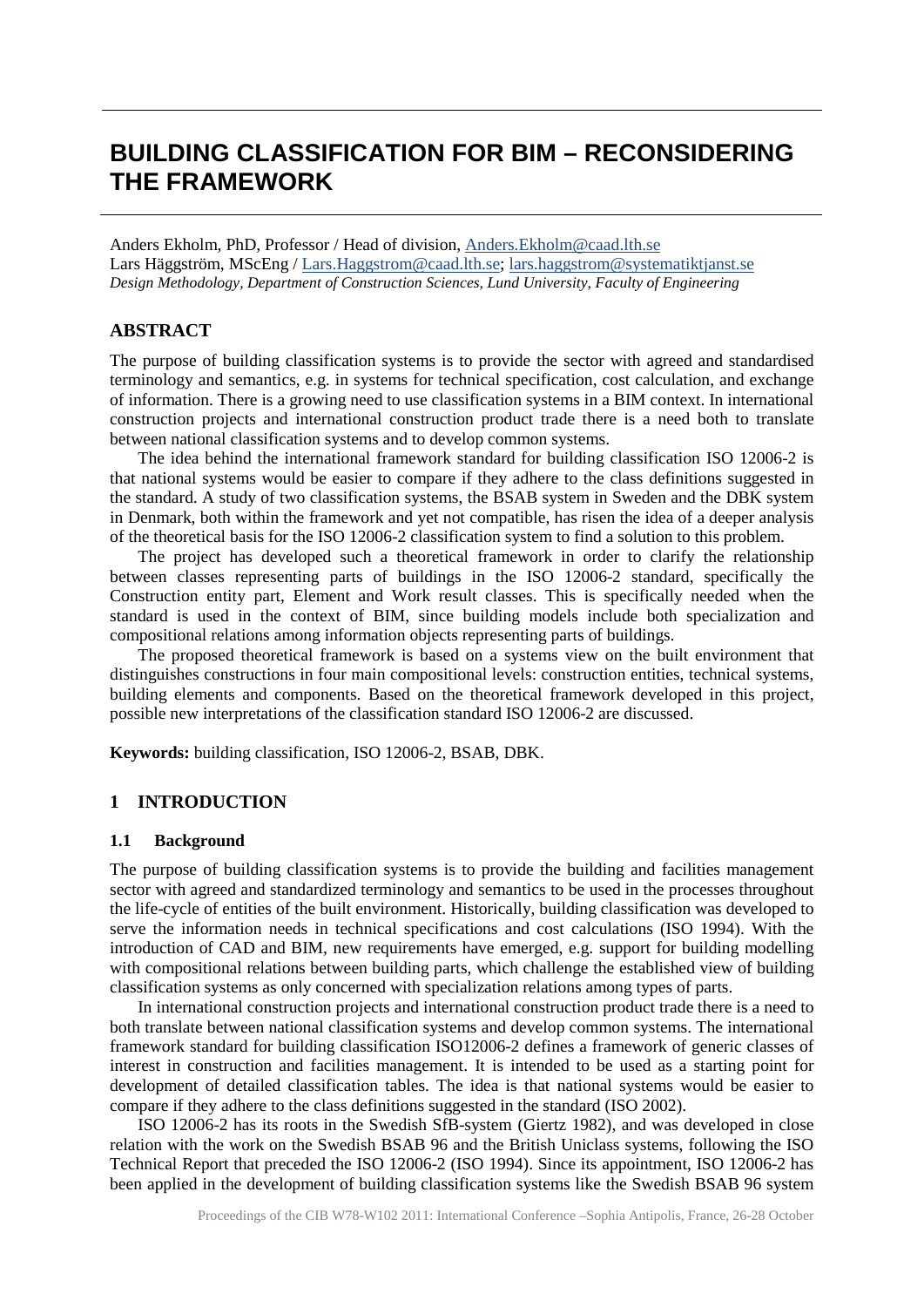(The Swedish Building Centre 1999, Svensk Byggtjänst 2005), the British UNICLASS (RIBA 1997), the North American Omniclass (Omniclass 2011) and recently the Danish DBK-system (bips 2006 a).

However, in spite of principally adhering to the ISO standard, the DBK system diverges from the others in a way that makes it seemingly incompatible. This specifically regards the concept of building parts, and the way classification tables for these are designed (Ekholm 2011, Ekholm and Häggström 2011). DBK also adheres to EN 81346 (DS 2009) which applies an approach that in one table combines classification and compositional structuring. Haug et al. (2010) have described this combination as a "product oriented structure". Thus the table for building parts in DBK has a product oriented structure, where classes similar to Element and Work result traditionally based on separate views are joined in the same table.

The objective of this project is to develop a theoretical framework that may clarify the relationship between classes representing parts of buildings in the ISO 12006-2 standard, specifically the Construction entity part, Element and Work result classes. This is specifically needed when the standard is used in the context of BIM. Applications studied in this context are the Swedish BSAB system and the Danish DBK system. BSAB may be seen as a representative for other systems with a similar view, e.g. Uniclass and Omniclass.

In the following, Chapter 2 introduces some basic concepts used for the analyses; Chapter 3 shortly presents the analysed standards; Chapter 4 presents the theoretical framework for building classification; and finally Chapter 5 summarises and draws some conclusions for further development of ISO 12006-2.

### **2 SYSTEMS, PARTS AND CLASSIFICATION**

### **2.1 Systems and their parts**

A system is an object composed of other, mutually related, objects. It has a composition, environment and structure, the latter referring to all internal and external relations of the system. A system can be either concrete or abstract. A concrete system is a complex thing with bonding relations among its parts and to its environment. Members of the composition of a system, and the system as a whole, have a part-whole relationship. Basic to this relation is that the existence of a part precedes the existence of the whole (Bunge 1977, 1979).

A compositional view on a system focuses on the compositional parts of a system. A system may be composed of parts in several levels where systems in lower levels are parts of systems in higher levels. A criterion for a system to belong to a higher level is that new properties have emerged, so that a system in a higher level in some basic respect is different from the systems in lower levels (ibid). For example, in the level order clay→brick→masonry, new properties emerge in each level. Another example would be foundation poles, posts, beams and trusses constituting a carcass.

A functional system is a system that undergoes processes, i.e. the state of a functional system is changing (Bunge 1977:15). A functional view on a system focuses on its functional relations to the environment. The functional parts of a system are those that contribute to functions of the system as a whole. There are functional parts or subsystems in various levels. An example of a functional system is the load-bearing structure, carcass, of a construction entity. Functional parts of a carcass may e.g. be vertically load-bearing parts and horizontally load-bearing parts. A functional system is composed of one or many compositional parts (Ekholm and Fridqvist 2000). Parts identified from different aspects do not always coincide; e.g. the relation between functional and compositional parts in a design situation is many to many.

#### **2.1.1 Classification**

A class is a conceptual construct referring to a collection of objects with one or many properties in common. To classify means, for a defined purpose, to divide a collection of objects in mutually separated sets, classes (Hunter 1988). A classification system is a conceptual system of classes with specialization relations designed for classification of objects in a domain. In order to classify a set of objects it is initially necessary to determine both the collection to be classified, and the purpose of the classification (Bunge 1979). The purpose is the main basis for selection of subdivision criteria.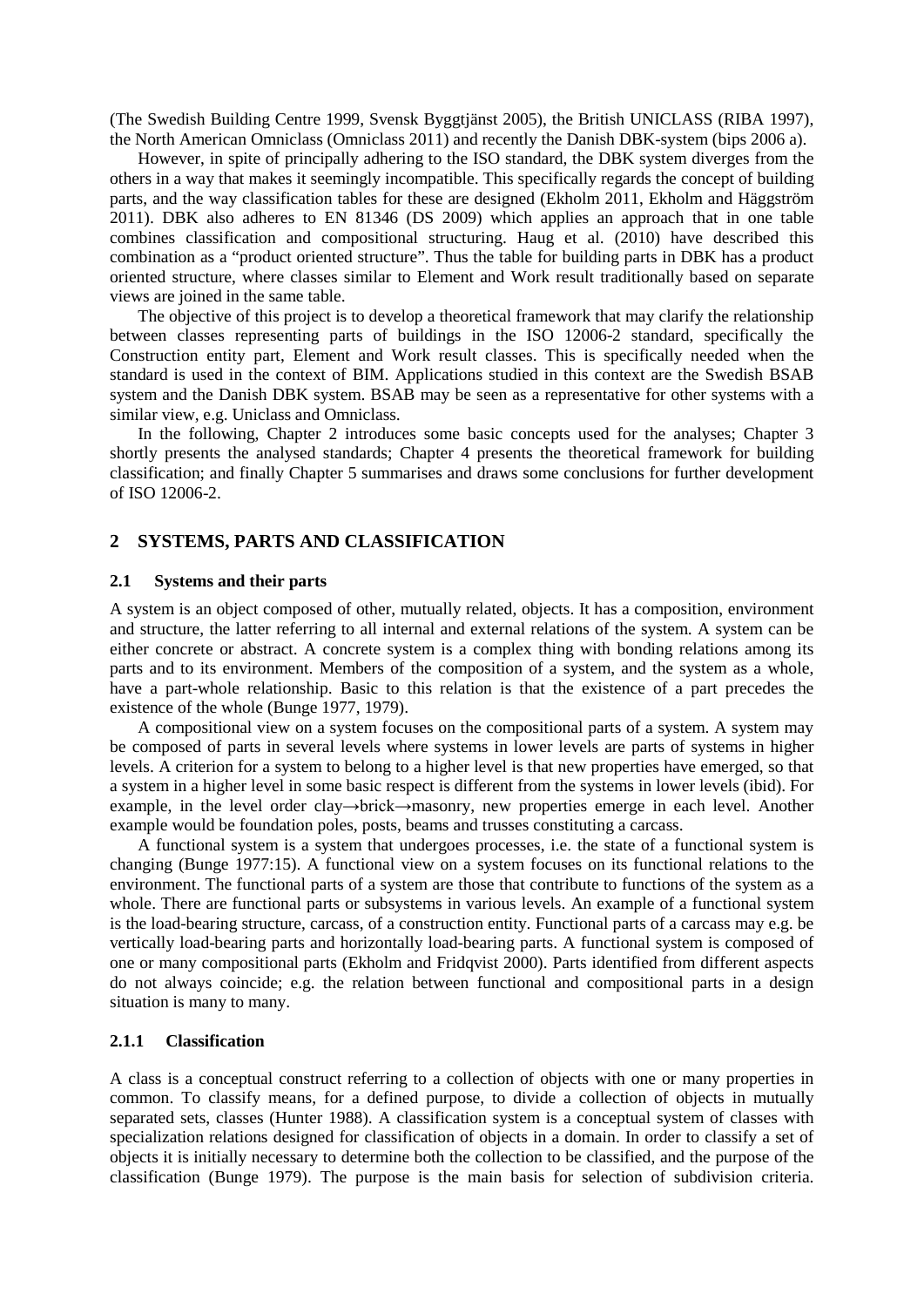Examples of subdivision criteria in a construction context are compositional properties and functional properties. Examples of compositional properties are geometrical shape, construction material or method of construction and examples of functional properties are load bearing or climate separating.

A classification based on intrinsic properties is more stable than a classification based on external properties. Composition and internal structure, including e.g. form, constituent parts, contained media, is more stable than for example functions in relation to the environment. A certain function can be achieved by different systems, and the external function may change when the environment changes. Accordingly, a classification of things should use intrinsic properties for its primary subdivision criteria, and only secondarily use external functional properties as subdivision criteria.

### **2.2 Classification and product oriented structuring**

Classification systems may, apart from a level order of specialisation, also have a level order of composition, so called "product oriented structuring". Fig. 1 below shows a combination of compositional structure and functional classification on different compositional levels. The classes of a classification system can be organised in composition levels, and each class can be primarily characterised by composition and secondarily by function. On each compositional level there are separate sets of classes for each kind of part.



Figure 1. A classificatory structure with compositional parts and their functional types, the numbers 1- 3 denotes levels of part-whole relations.

### **2.3 Classification and BIM**

A building information model represents characteristics of a building of interest in the construction and facilities management processes. Among the information needed is the composition and structure of the building (Eastman 1999). Besides its structure, and relations of specialization, a building model consists of classes related by composition, from the building as a whole, through its technical systems and larger elements down to its smallest components (Björk and Penttilä 1989).

Building classification according to ISO 12006-2 does no clarify how the classes may be applied in building information modeling (ISO 2002). There is no theoretical model of the built environment in the standard that describes the relation between classes for BIM. For example, there is no guidance whether it would be possible to introduce a compositional relationship between classes like Element and Work result, although in certain applications like cost calculation the latter are considered parts of the former. On the contrary, it is assumed that Element and Work result are separate views on the same collection of thing, which is questioned in the analysis below.

### **3 THE ISO 12006-2 FRAMEWORK STANDARD, BSAB 96 AND DBK**

#### **3.1 Background and scope of ISO 12006-2**

The ISO 12006-2 standard for building classification is intended to be used as a framework for developing building classification systems by organisations on a national or regional basis (ISO 2002).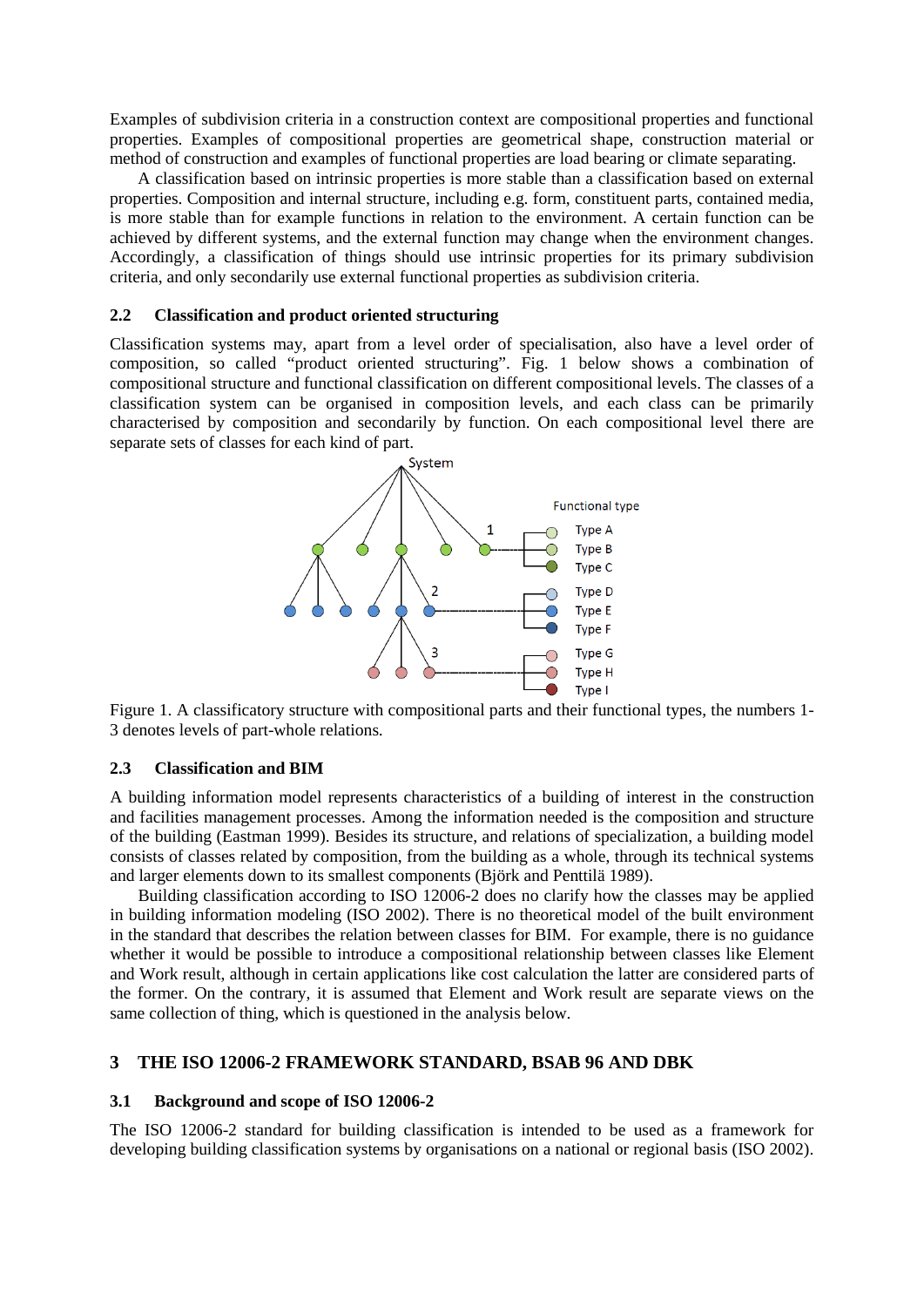It has been developed as a step in harmonizing different national and regional building classification systems.

ISO 12006-2 identifies the main classes of interest to the construction sector for use in CAD, specification, product information and cost information systems (ISO 2002:4). The scope of the standard is the complete life cycle of construction works within building and civil engineering. It lists recommended tables according to particular views or principles of specialisation and gives examples of entries that may occur in these tables (ibid:6).

### **3.2 Main classes in ISO 12006-2**

ISO 12006-2 uses a basic process model to distinguish main categories of interest, i.e. resources, processes, and results. Four generic classes of results are identified: "Construction Complex", e.g. airport and motorway, which consist of one or more "Construction Entity", e.g. building and bridge, and "Construction Entity Part", e.g. wall and road surface, and "Space", e.g. a room or roadway (ibid:9).

The generic result classes "Construction Complex", "Construction Entity", and "Construction Entity Part" are related by a part-of relationship in a compositional level order as shown in Figure 2 of the standard (ISO 2002:16 ). A "Construction Complex" is classified by function or user activity. A "Construction Entity" is classified either by form, i.e. compositional type, or by function and user activity. A "Construction Entity Part" defined as "a solid material part of a construction entity, having physically delineated boundaries", is however not represented in a table. Instead two other part concepts "Element" and "Work result" representing views on the construction entity part are represented in tables. An "Element" is a "construction entity part which, in itself, or in combination with other such parts, fulfils a predominating function in the construction entity". A "Work Result" is "a construction result achieved in the production stage or by subsequent alteration, maintenance or demolition processes".

Both Construction entity part and Work result are considered construction results, i.e. they are compositional parts of the construction entity. However there is no mention of a part-of relationship between the two. A Work result is also considered a view on a Construction entity part, which means that they in some instances are identical. However an Element is also considered a view on a Construction entity part. In that case Work result and Construction entity part cannot be identical. Instead this must be interpreted as Work results are part of Elements. This is supported by the definition of the class Designed element, which is defined as an "Element for which the Work result(s) have been defined".

The concept of Element in the standard is ambiguous since its definition only mentions functional characteristics. The interpretation of the Element as a function is emphasized in the description in the BSAB 96 system which states that "Elements sometimes seem to be structured on the basis of the composition of the construction entity instead of expressing the functional specification of the element. However, this is only due to lack of practical wordings for those complex functions" (The Swedish Building Centre 1999:31). However, in different applications Elements are given names that indicate other characteristics as well, e.g. position in the Construction entity, and geometrical shape. The BSAB 96 system has Element classes like "Loadbearing external wall" and "Surface layers on wall".

The idea of a compositional relation between Elements and Work results is not new. For example the latest Finnish building classification system Talo 2000 states that "building elements are divided into structural parts whenever several types of production work are required to produce a single building element" (Talo 2000 2006).

### **3.3 Implementations of the Element class in BSAB and DBK**

# **3.3.1 Development of the concept of building part in Swedish building classification**

The initial 1950 version of the Swedish SfB-system encompassed a relatively small number of building elements or parts (54 classes sorted under 9 headings) and was used in ByggAMA 1950 (ByggAMA 1950). Characteristic features were position in the building and construction type, e.g. "external walls" and "flat roofs". In a later version, the view of what was to be regarded a building part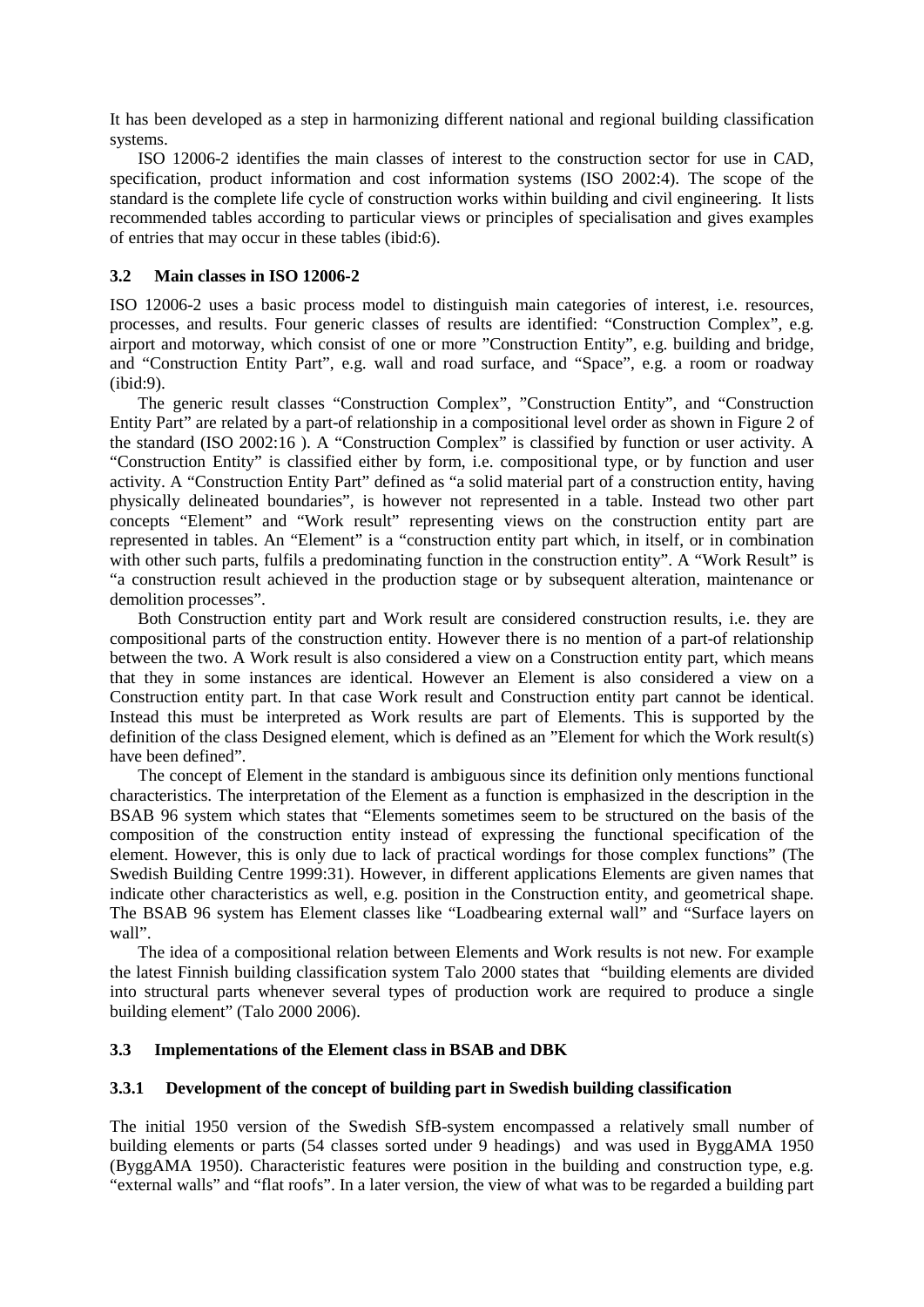was considerably changed. Also smaller details of a building were considered building parts since a "construction commodity when assembled or mounted in a building is transformed into a building part" (ByggAMA 1965).

With the abandonment of the SfB-system for the BSAB-system 1972, building parts were divided into two kinds, each represented in separate Product tables. Product table 2 concerned "larger parts", defined as "physically material parts, distinguished by their primary technical properties in the finished product", rather similar to the SfB-parts from 1950, while Product table 1 concerned "assemblies and mounted apparatus", defined as "physical material parts distinguished by similarity in composition or significant effort of resources like commodities or work needed for their creation" (BSAB 1972).

The building parts in BSAB 72 were seen as "technical product parts" of the building. In the next version, BSAB 83, building parts were defined as "planned or real result of construction activities at the building site". The parts in Product table 2 were subdivided using "the technical function as main subdivision criteria". But there was no principal difference between the two versions concerning the nature of building parts (BSAB 1983).

Later, the BSAB 96 version marked a definite change with respect to the view on building parts. They were now seen as identified from two different views on the building's composition, both views giving a complete account of parts. On the one hand there were the "Elements" (Byggdelar) defined by function, as a "part of a building that fulfils a main function in the building", and on the other hand the "Work results" (Produktionsresultat) defined by compositional properties, e.g. resources like material and labour (Svensk Byggtjänst 1998, The Swedish Building Centre 1999).

### **3.3.2 Implementation by BSAB 96**

BSAB 96 is a Swedish classification system that in most respects is in accordance with ISO 12006-2. It has the same extension concerning basic process model, classification tables and application domain as ISO 12006-2 (Svensk Byggtjänst 2005). Experiences from the development of BSAB 96 have strongly influenced the development of the ISO standard.

The class Byggnadsverk in BSAB has the same definition as Construction entity by function and user activity, however with "form" as the primary subdivision criteria, which is not a functional but a compositional property. Thus, the table for Byggnadsverk in BSAB is a combination of the table for Construction entity by form and the table for Construction entity by function and user activity.

The class Byggdel in BSAB adheres to the definition of Element in the ISO standard. Byggdel has function as a primary subdivision criterion, e.g. "Loadbearing external walls" or "Outdoor climate envelope in external walls". However, as mentioned above, the class names indicate geometrical form and position in the building as subdivision criteria as well. In principle BSAB 96 does not allow compositional relationships in the table for elements, only specialization relations are considered appropriate.

The BSAB table for Work result is called "Produktionsresultat", and that table is also in accordance with ISO 12006-2 but the definition is simplified. "Produktionsresultat" are primarily used for specifying material and works requirements in procurements, e.g. "Walls of brick" or "Layers of plasterboards indoors". "Byggdelar" and "Produktionsresultat" are represented in separate tables. In cost calculations, they are used with the interpretation that members of "Produktionsresultat" are parts of members of "Byggdelar".

#### **3.3.3 Implementation by DBK**

The DBK system is developed to cover the information needs for the entire "life-cycle of construction works". In DBK this is interpreted as "the total process concerning the built environment and the elements hereof" (bips 2006c). Out of scope are "large infrastructure facilities" but they are planned to be included in later versions. DBK is based on both ISO 12006-2 and DS/EN 81346. The reference systematic in the latter is used as the basis for coding principles in DBK and the choice of the "produktaspektet" (product aspect) to define parts of the built environment. The functional aspect and the product aspect are used in DS/EN 81346 to define parts from these aspects in a system, the method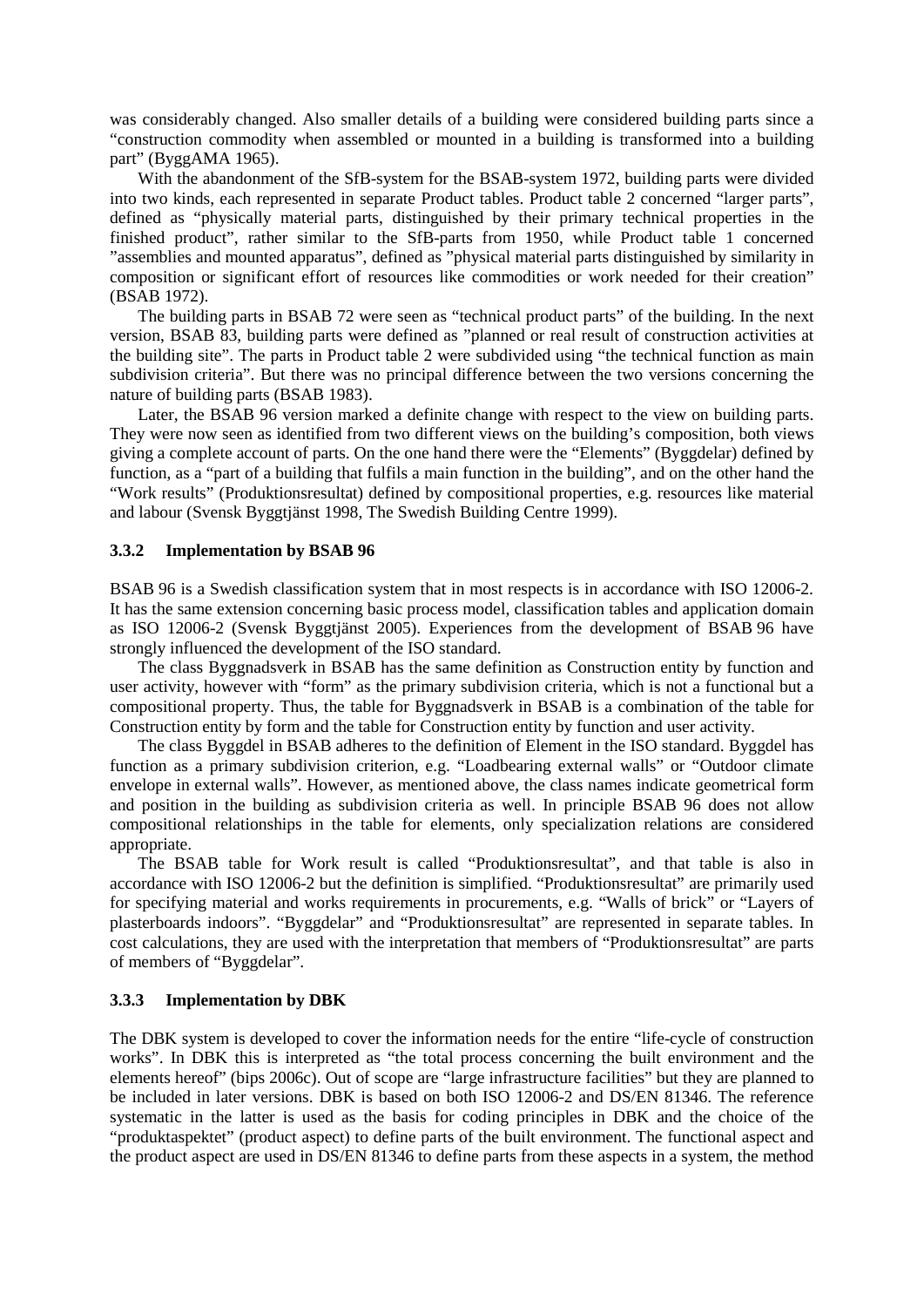used is called "structuring" (DS 2009). The concept "product aspect" is here interpreted as identical with the concept compositional aspect used in this text.

"Bygninger" in DBK adheres to the definition of Construction entity by function and user activity in ISO 12006-2 and "Bygningsdel" adheres to the definition of Element. DBK specifically uses the opportunity given by the definition to introduce compositional relationships among Elements, which BSAB does not allow. Table 25 "bygningsdele i produktaspektet" is subdivided by compositional criteria in several levels and use function as criteria for further subdivision on each level (bips 2006 b).

On the top level, there are 22 different Systems, e.g. Wall system, and Ventilation system. In the next lower level parts of Systems are identified; e.g. the Wall system consists of 19 main parts e.g. Wall construction, Window section and Door section. These parts are also composed of parts in yet another lower level e.g. Vertical stud, Horizontal stud, Sheet, Framework, Joint, Membrane, Isolation, Cladding and Covering.

The Element table in DBK is structured as a compositional hierarchy of parts in several levels. In each level specific kinds are identified and listed in a separate Table 25 a, e.g. External walls and Internal walls. DBK does not implement the Work result as a separate table, but considers the "assemblies and mounted apparatus" as Elements in the lowest composition level. In the table, these lower level Elements are repeated multiple times, in relevant selection depending on the characteristics of the higher level Element.

The DBK systematics for Element is organized as a facetted classification system. The classes are created by the user when there is a need. The system is thus different from enumerative systems where all classes are listed in tables. The ISO standard is presuming that each table is enumerative in itself, in e.g. the Elements table in BSAB all elements are listed.

"Bygningsdelstype" (Designed element) in DBK is defined as "the material content of a part of the building or the way it is put together". "Bygningsdelstype" does not fully adhere to the concept Designed element in the ISO-standard due to lack of Work result in DBK. "Bygningsdelstype" in the product aspect are listed alphabetically in Table 25a. "Bygningsdelstype" are described as "specific solutions to be used in a concrete construction". The table shall be used in combination with Table 25 as a guidance to specify constructions and their parts depending on their technical solutions.

# **4 A CLASSIFICATION FRAMEWORK FOR BIM**

### **4.1 Artefact and built environment**

The natural and built environment is selected and designed to accommodate and enable human activities. From a compositional view, the built environment consists of manufactured and assembled products, here called constructions. A construction is designed for one or many purposes i.e. its properties are basic for at least one function.

The relation between functions and constructions in a design process are many to many, see Figure 2. A specific function can be realized by one or many constructions and a specific construction has one or many functions.



Figure 2. In a design process, the relations between constructions and functions are many to many.

### **4.2 The built environment as a system**

### **4.2.1 Components**

The constructions in the lowest level of the built environment are the components, i.e. processed and assembled construction material. Examples of components are mounted wall studs, gypsum board,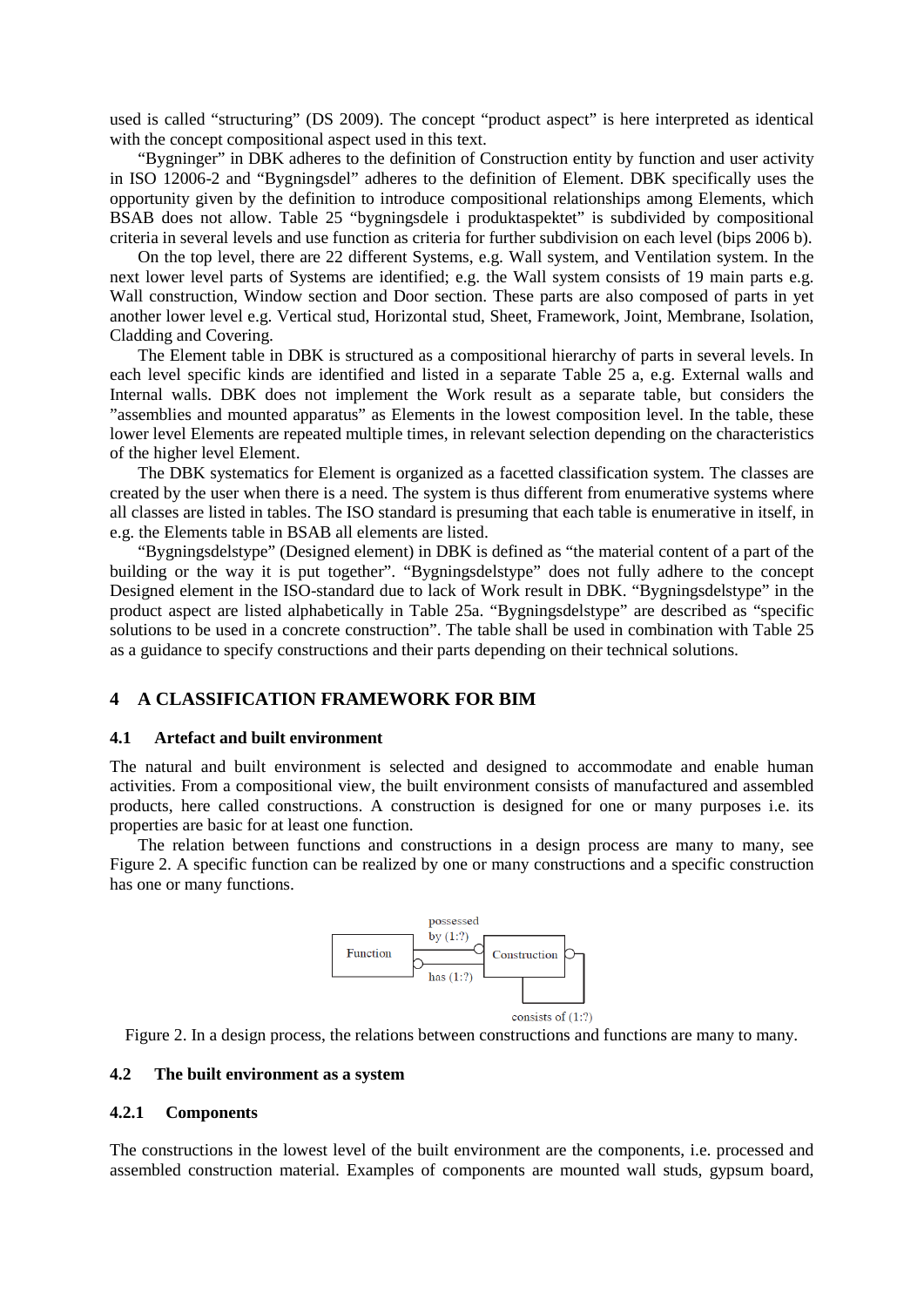countertops, bathroom fixtures, diffusers, electrical cables, etc. Components each have a characteristic function in the construction entity. They are possible to use as they are, or as further assembled in different combinations to make up more complex constructions.

Components are often not specialized for the constructions of which they are part, but if so they also have an extended definition, which includes form or position relative to the construction of which they are part. They have similarities to Work results in the ISO 12006-2 standard. Components are often characterized by their dominant materials such as wood, concrete, steel etc. in different variations and combinations. Components make up the basic constituents of Building elements.

### **4.2.2 Building elements**

Building elements are the immediate parts of technical systems. Compared to Components, Building elements are larger or more complex constructions, they are often specialized for the technical system of which they are part and also often characterize the building as a whole. Building elements have similarities to Elements in ISO 12006-2, but their definition includes, besides characteristic function, form or position relative to the technical system of which they are part.

Building elements each have their compositional structure such as beam structures, floor structures, land surfaces and vegetation beds. The primary subdivision criterion is compositional rather than functional. It could be hypothesized that this is also tacitly recognized for Elements of the ISOstandard. As noted above concerning the BSAB 96 system, the Elements "Loadbearing external walls" or "Outdoor climate envelope in external walls" are obviously defined by form and position in the building and the referents to those classes would here be classified as Building elements. The difference in the classification methodology is that Building elements are considered to be composed of parts which the Elements are not.

### **4.2.3 Technical systems**

A technical system is a construction with a characteristic technical function in the construction entity. It is composed of building elements and components. Many Technical systems have a characteristic form, and may be classified accordingly as, e.g., House construction, Road construction, Mast construction, Quay construction, Bridge construction, and Railway construction. Also other compositional characteristics may be used as criteria, e.g. constituent building elements, construction material or contained media, e.g. water systems, electrical systems, air duct systems. Technical systems in buildings can also be characterized secondarily by functional properties as load-bearing, space enclosing and media supplying as well as furnishing and equipping (SIS 2002).

# **4.2.4 Construction entity**

In ISO 12006-2 a Construction entity is defined as "an independent material construction result of significant scale serving at least one user activity or function". Here, a Construction entity is defined as a complex of technical systems that together have the functions needed to enable desired user activities or functions, see Figure 3. A basic criterion is that at least one of these technical systems is a permanent ground construction, to separate Construction entities from e.g. vehicles, boats and aircrafts. Construction entities are often named according to the technical system generally considered the most characteristic, such as house (construction), road (construction), mast (construction), quay (construction), and bridge (construction).

Construction entities are different depending on their functions for the users, and one or several functional types can be specified in addition to the compositional types. House constructions specialized for the function domestic living are called house-buildings, and other specializations can be named museums, gymnasiums and schools. In the same manner, civil engineering works can be specialized as roads or railways. Within each category, one can further distinguish between more specialized functional types.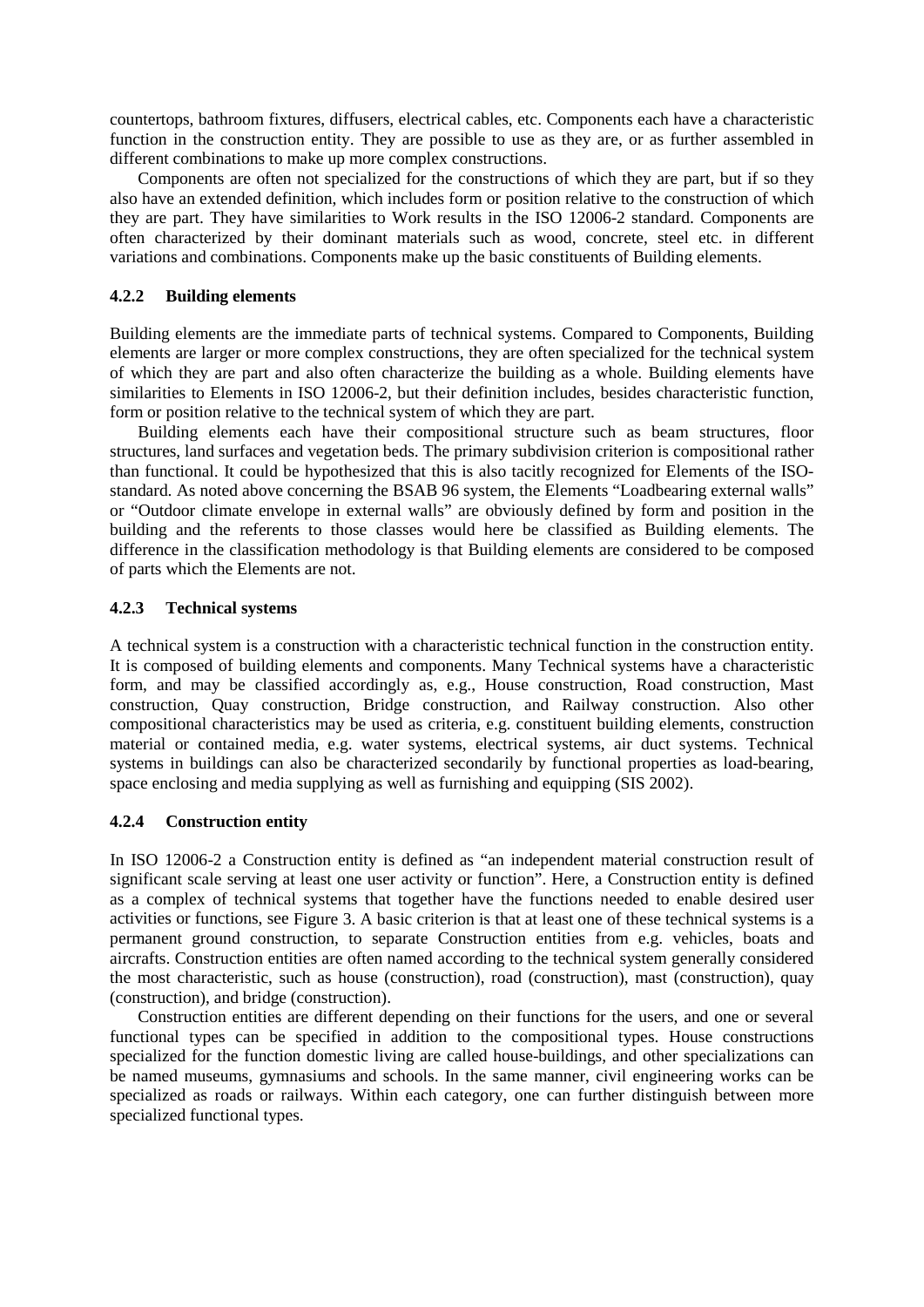

Figure 3. A construction entity is a system of constructions and has one or several functional relations to user activities that put requirements on properties of those constructions.

### **4.3 A compositional conceptual model of the built environment**

### **4.3.1 A compositional view**

Based on the concepts defined above, it is possible to build a compositional model of the built environment relating the basic classes defined here. A specific model that represents the composition of artifacts has no definite number of levels, the purpose of the model will determine its extent. However, four composition levels of special interest to BIM-applications for cost calculation and specification are identified here. These are Construction entities, Technical systems, Building elements and Components. All these are constructions with properties, including technical functions. User activities put requirements on the properties of constructions in order that a desired function may be obtained. The construction is the result of processes that use resources. All these have properties. See Figure 4.

Spatial relations are essential for desired function to emerge. Spaces are made up of different constructions, e.g. building elements like wall, floor and roof make up a room in a house construction, or buildings that make up a street space or a square in a city. See Figure 4.



Figure 4. A conceptual model of the built environment reflecting certain information described in ISO 12006-2. The asterisk marks that Space is defined by spatial relations.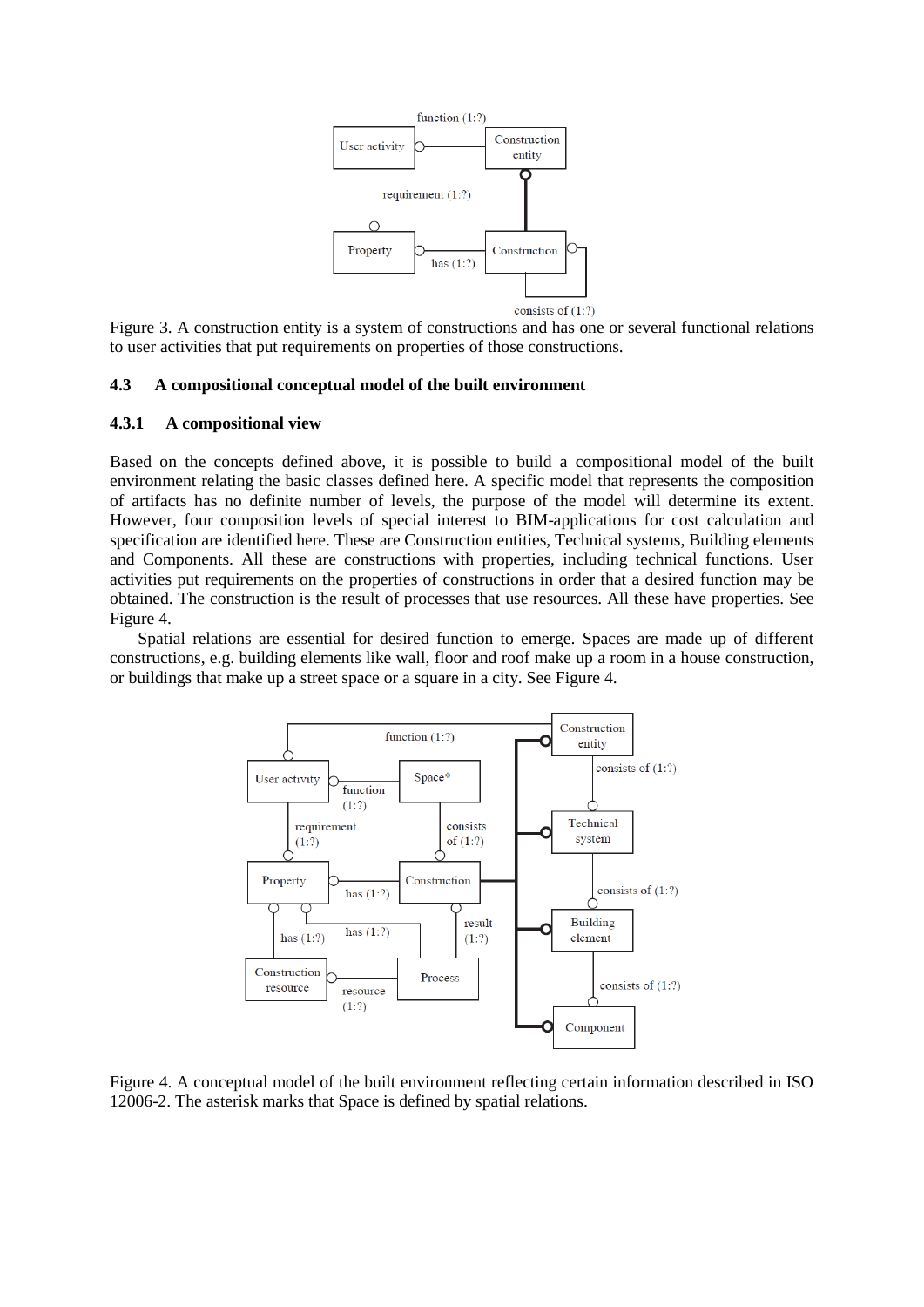# **5 DISCUSSION**

# **5.1 New classes and their relations to ISO 12006-2**

The ISO 12006-2 framework standard for building classification has a process model relating resources, processes and results. The results make up the built environment. However, the standard is lacking a theoretical foundation in the form of a compositional model of the built environment seen as a system composed of parts in different levels. The analysis here suggests a solution to this problem.

Today the ISO 12006-2 standard allows an interpretation of the concept Construction entity part both as Element and as Work result, but it does not specify the relation between these classes. However, in specific applications, e.g. cost calculations, Work result are seen as part of Element. The BSAB system adheres to this interpretation of the ISO standard. DBK on the other hand, interprets the concept of Element as composed of larger and smaller parts, where the smaller parts are intended to cover the needs catered for by the Work result class. DBK also introduces the concept of technical system as the highest compositional level of building parts.

The proposal put forward here has been to define three classes representing building parts of different complexity in a construction entity. A Technical system is a major part of a construction entity with a characteristic technical function in the construction entity, it is composed of Building elements and Components. The proposed class Building element is similar to the Element class in ISO 12006-2, but has a slightly different definition and includes not only function, but also characteristic form and position in the building. The proposed class Component is similar to the Work result class in ISO 12006-2, but includes functional properties among those already mentioned in the definition of Work result.

### **5.2 Limitations**

The model presented here is not a complete account of all the classes represented in the ISO 12006-2 standard. It is limited to the compositional relations between different building parts. A further study could e.g. include the concepts of construction resource and construction result. The same thing may be seen as either resource or result depending on which process that is in focus. Another possibility would be to consider resource and result as different views on a construction, and represent these as attributes instead of as class objects.

# **ACKNOWLEDGMENTS**

This report has been supported by Swedish Formas-BIC and OpenBIM, and EU Interreg IV A .

# **REFERENCES**

bips (2006 a) *DBK 2006 vejledning*. bips, Lautrupvang 1 B, 2750 Ballerup.

- bips (2006 b). *DBK 2006 resultatdomænet 2 Struktur og klassifikationstabeller for bygningsdele*. Rev A 2006-12-01. bips, Lautrupvang 1 B, 2750 Ballerup.
- bips (2006c) *DBK 2006 vejledning*. bips, Lautrupvang 1 B, 2750 Ballerup. ISBN 87-91340-62-4
- Björk B.-C., Penttilä H. (1989). A scenario for the development and implementation of a building product model standard. *Advances in Engineering Software* 1989 vol. 11, no. 4 pp 176-187.
- BSAB 1983 (1983). *BSAB-systemet. Tabeller och tillämpningar.* SB-rekommendationer 6. Stockholm: Svensk Byggtjänst AB.
- BSAB 1972 (1972). *BSAB systemet*. Stockholm: Byggandets Samordning.
- Bunge M. (1979). *Ontology II: A World of Systems, Vol. 4 of Treatise on Basic Philosophy*. Reidel.
- Bunge M. (1977). *Ontology I: The Furniture of the World, Vol. 3 of Treatise on Basic Philosophy*. Reidel.
- ByggAMA (1965). *Råd och anvisningar till ByggAMA 1965*. Stockholm: ByggAMA AB.
- Bygg AMA (1950). *Allmän material- och arbetsbeskrivning för husbyggnadsarbeten. ByggAMA 1950.* Samarbetskommitten för byggnadsfrågor. Stockholm: AVCarlsons Bokförlags AB.
- DS/EN (2009). *Industrial systems, installations and equipment and industrial products – Structuring principles and reference designations – Part 1: Basic rules*. CENELEC, Brussels and Köbenhavn.